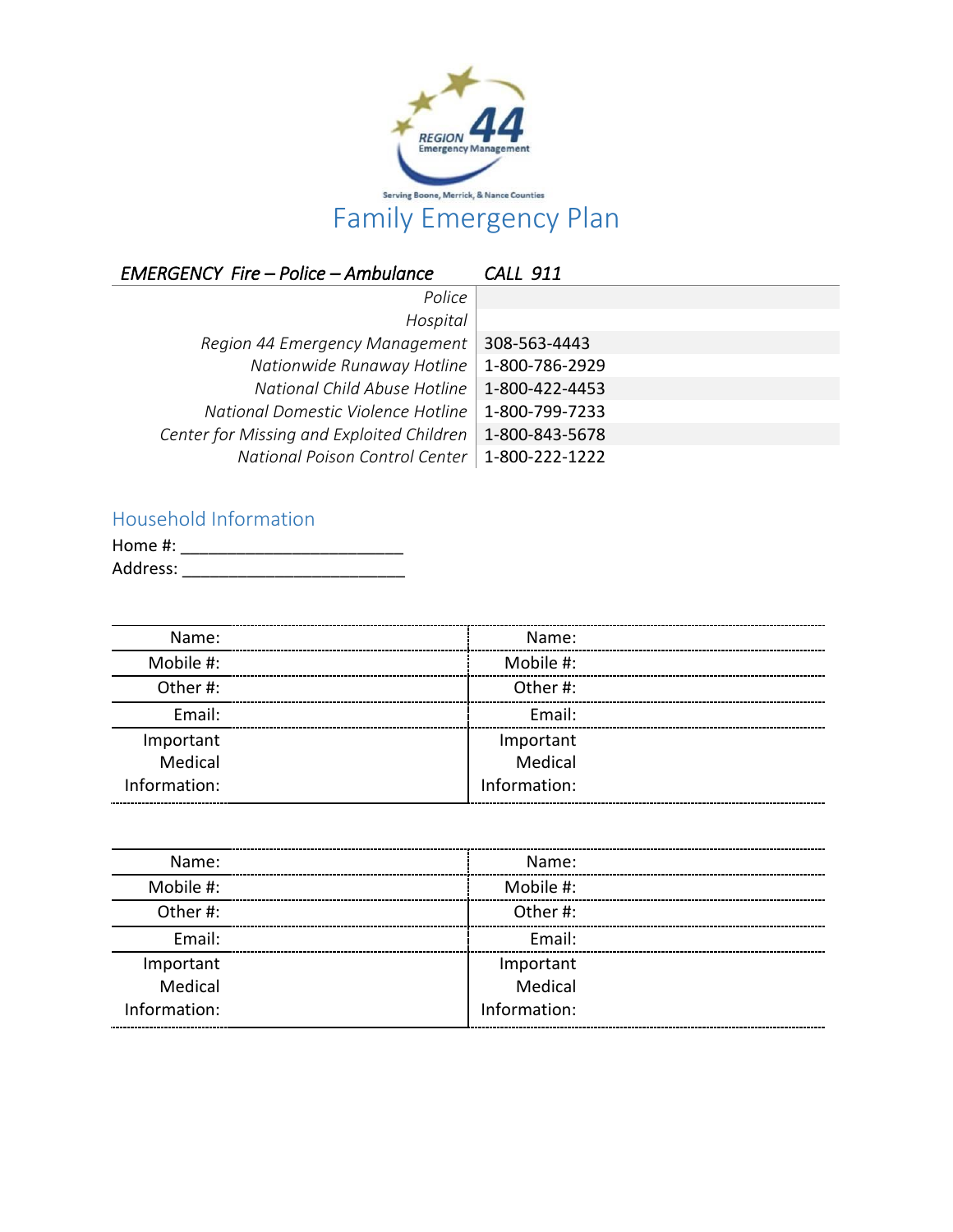| SCHOOL, CHIIQCare, Caregiver, and Workplace Emergency Pians |               |  |
|-------------------------------------------------------------|---------------|--|
| Name:                                                       | Name:         |  |
| Address:                                                    | Address:      |  |
| Emergency/                                                  | Emergency/    |  |
| Hotline #:                                                  | Hotline #:    |  |
| Website:                                                    | Website:      |  |
| Emergency                                                   | Emergency     |  |
| Plan/Pick-Up:                                               | Plan/Pick-Up: |  |
|                                                             |               |  |
|                                                             |               |  |

## School, Childcare, Caregiver, and Workplace Emergency Plans

| Name:         |
|---------------|
| Address:      |
| Emergency/    |
| Hotline #:    |
| Website:      |
| Emergency     |
| Plan/Pick-Up: |
|               |

# In Case of Emergency Contact

| Name:     | Name:     |  |
|-----------|-----------|--|
| Address:  | Address:  |  |
| Mobile #: | Mobile #: |  |
| Fmail:    | Fmail:    |  |
|           |           |  |

#### Out-of-Town Contact

| Name:     | Name:<br>----------------------- |  |
|-----------|----------------------------------|--|
| Address:  | Address:                         |  |
| Mobile #: | Mobile #:                        |  |
| Email:    | Email:                           |  |

## Emergency Meeting Places

| Indoor:       |  |
|---------------|--|
| Instructions: |  |
| Neighborhood: |  |
| Instructions: |  |

| Out-of-       |
|---------------|
| Town:         |
| Address:      |
| Instructions: |
|               |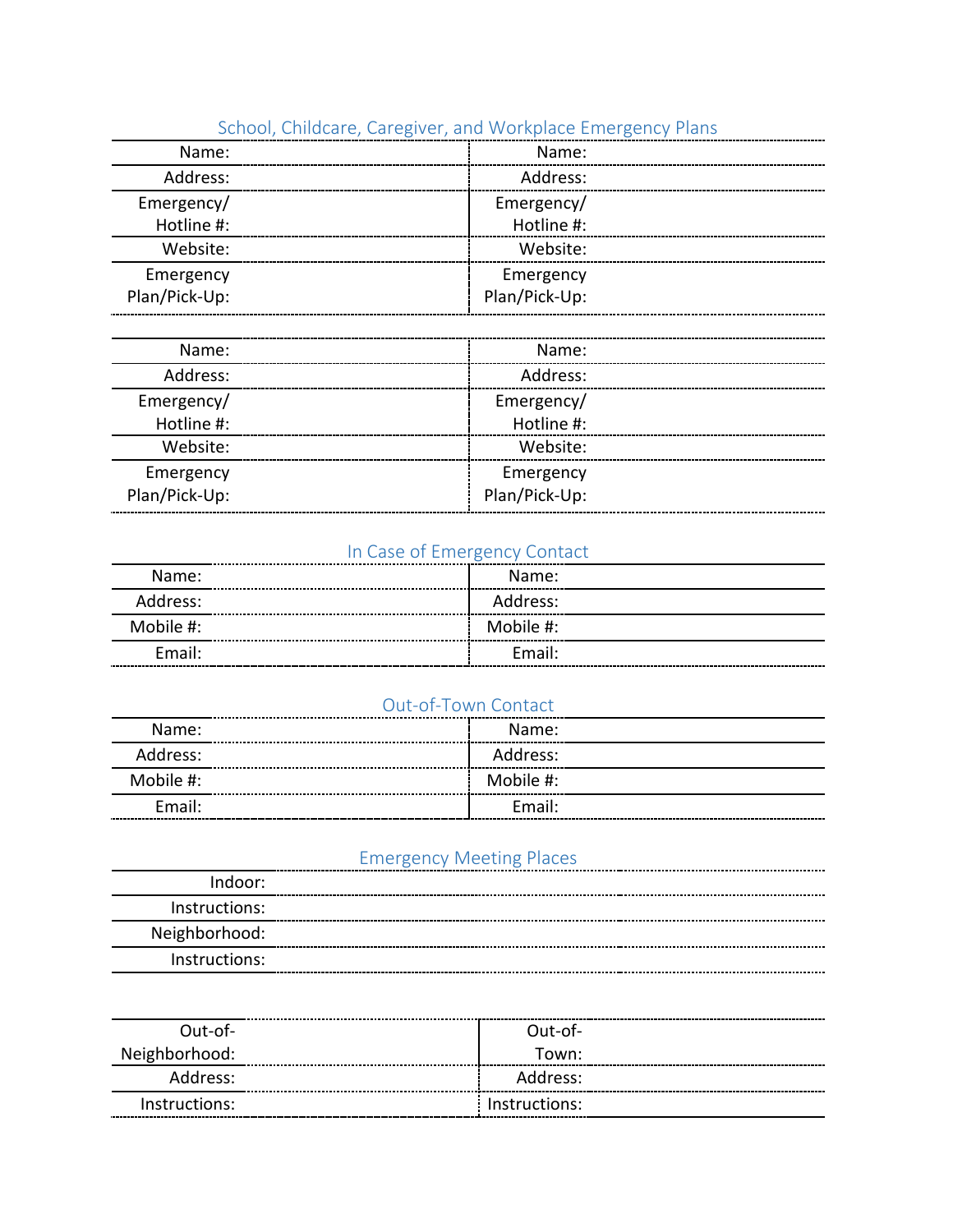| <b>Important Numbers for Information</b> |  |  |
|------------------------------------------|--|--|
| Doctor:                                  |  |  |
| Doctor:                                  |  |  |
| Pediatrician:                            |  |  |
| Dentist:                                 |  |  |
| Hospital/Clinic:                         |  |  |
| Pharmacy:                                |  |  |
| <b>Medical Insurance:</b>                |  |  |
| Policy #:                                |  |  |
| <b>Medical Insurance:</b>                |  |  |
| Policy #:                                |  |  |
| Homeowner/Rental Insurance:              |  |  |
| Policy #:                                |  |  |
| Flood Insurance:                         |  |  |
| Policy #:                                |  |  |
| Veterinarian:                            |  |  |
| Kennel:                                  |  |  |
| Electric Company:                        |  |  |
| Gas Company:                             |  |  |
| <b>Water Company:</b>                    |  |  |
| Alternate/Accessible Transportation:     |  |  |

## Emergency Preparedness Kit Checklist

Every family should have an emergency preparedness kit. These kits are simple to make and can save lives in a time of disaster. Emergency kits should consist of the following items:

- $\Box$  Flashlight and extra batteries
- $\Box$  Radio, battery powered or hand crank, and extra radio batteries
- $\Box$  Water, 1 gallon of water per person per day for at least 3 days
- $\Box$  Food, at least a 3-day supply of non-perishable food
- $\Box$  Can opener
- □ Clothes
- □ First Aid kit
- $\Box$  Prescription medication
- Blanket
- Money
- $\Box$  Personal hygiene items (deodorant, toothbrush, etc.)
- $\Box$  Important documents
- Dust Mask